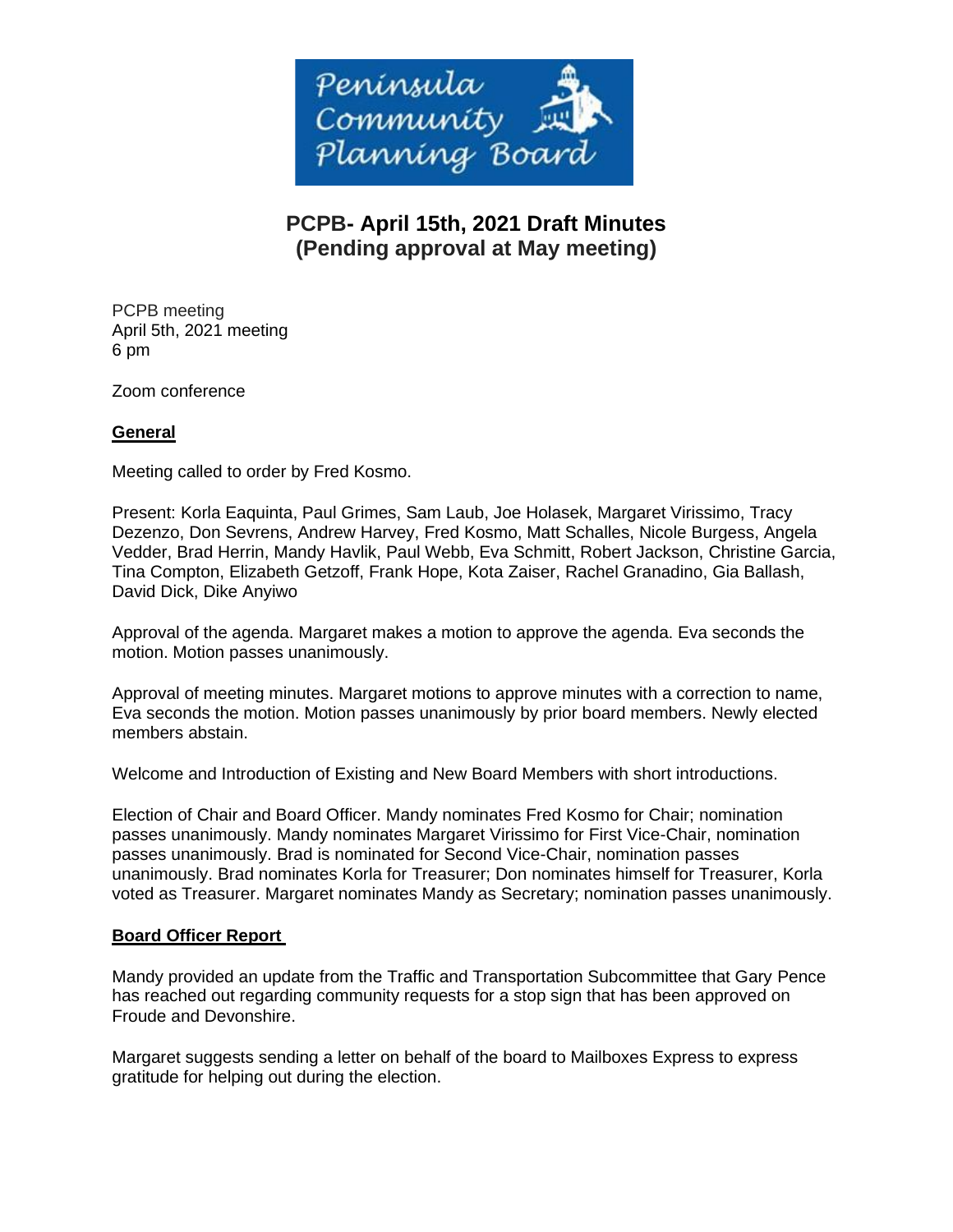#### **Treasurer's Report**

Korla reports that the balance is the same as last month, \$757.81. Paul has submitted an invoice for \$255. Korla makes a motion to pay the invoice, Margaret seconds the motion. Motion passes unanimously.

#### **Non-Agenda Public Comments**

Margaret thanks Christine Garcia with the Point Loma Library for helping with the process of reserving the library parking lot for the election.

Tracy shares a toolkit for the process of proposing a mural project within the city.

Nicole provides a code update for San Diego, allowing businesses to replace vehicle parking with bike/skateboard barking, and parking lot parklets can become permanent.

#### **Government and Community Reports**

Mayor's Office representative provides an update that the emergency rental service still has funds available for those struggling to pay rent. The convention center's homeless program has concluded, and the shelter will host unaccompanied migrant children. This current program will conclude at the end of July, and events will continue come August. The state has clarified that the Surplus Land Act applies to leased land, such as the Sports Arena.

Andrew Harvey with Supervisor Nora Vargas provides updates that a new tier of the vaccine has opened up for anyone 16 and over. The tenant eviction moratorium has been extended until June.

Trace shares that the OB planning board still has two vacancies.

State Assemblyman Chris Ward's office, Rachel reports that California will be reopening on June 15th with modifications. Guideline for smaller groups and vaccinated individuals is available.

**Applicant Initiated Action items #**1: Gallagher ADU CDP, (Process 2) Project No. 681336, Zone RS-1-7, 4376 Saratoga Avenue. Coastal Development Permit for demolition of existing garage and to construct a two-story 1,404 SF companion unit with two decks and attached twocar garage on a 0.16-acre site with an existing single dwelling unit to remain. Coastal (nonappealable), Coastal Height Limit, and Parking Impact overlay zones. Applicant: Lee Hope. Following a brief presentation by applicant and pursuing discussion the PRC recommended approval of two-story ADU and garage. The proposed overall structural height, site FAR, parking requirements, and building setback were all found consistent with current regulations.

Gallagher ADU CDP: Tear down an existing garage and install a new garage with two bedrooms/two baths. The plan did not include a laundry. Frank shared the demo plan. Margaret makes a motion to approve the request for the project. Tina seconds the motion. Motion passes unanimously.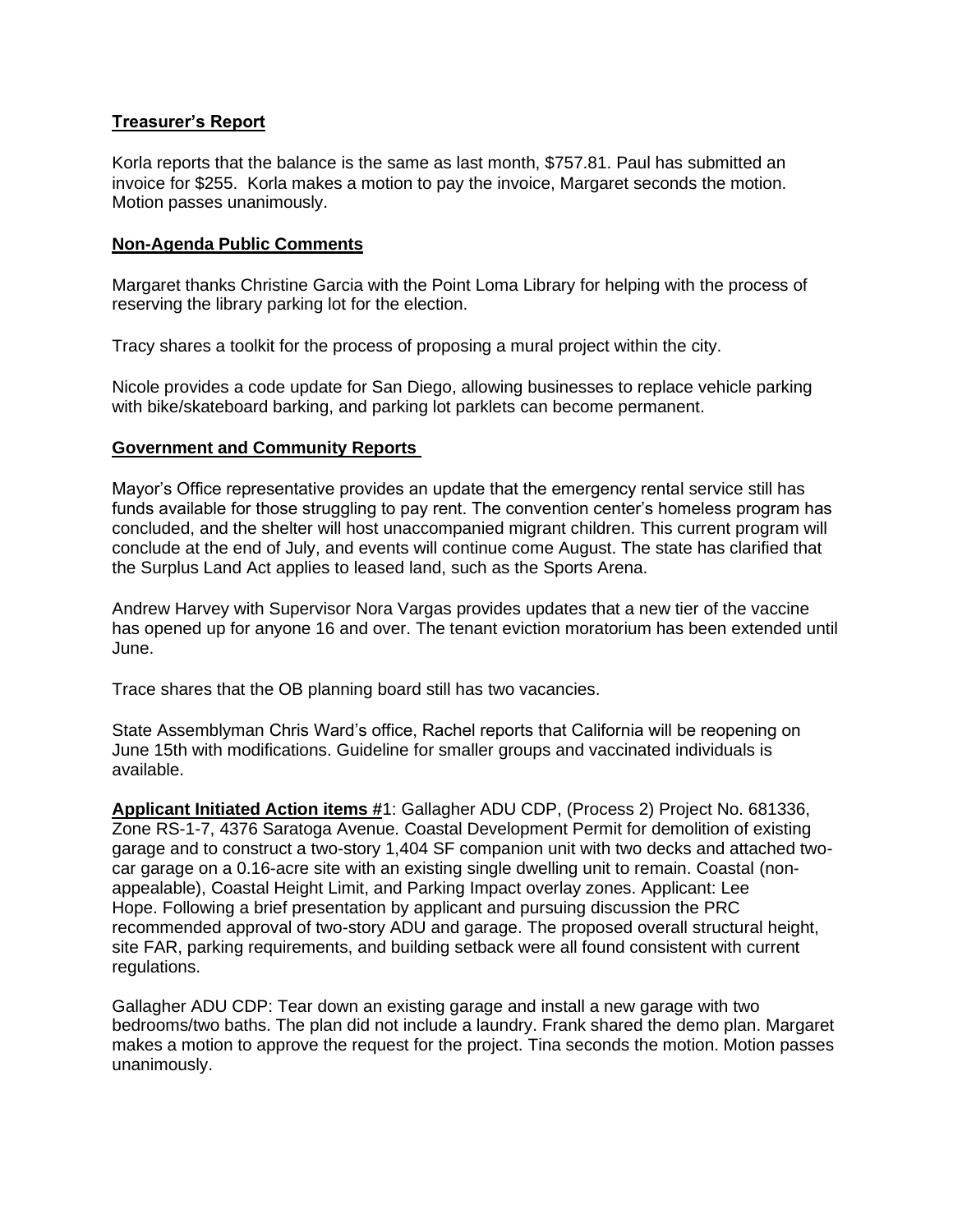**Information Item #1:** Discuss upcoming CPC items and provide guidance to our CPC representative. (Korla Eaquinta)

The mayor has signed an STVR proposal. CPC will continue to discuss the SDGE franchise agreement. Joe LaCava has spoken about 600-24, which was last updated in 2014, which says planning groups must be appointed by the Mayor and ratified by the city council. The task force has been created to reconcile this; CPC recommended an alternative language in 2020.

Margaret suggests moving this discussion to long-range planning.

**Information Item #2:** Overview of New Grant to SANDAG and the Navy Region Southwest. The grant will evaluate climate threats to critical Navy facilities and propose solutions for the Navy to remain mission ready.

Gia Ballash shared a project briefing on a joint project in conjunction with Navy Region Southwest- *The San Diego Region Military Installation Resilience Effort*. This project would develop solutions to climate threats to the area and their effect on transportation facilities.

Mandy asks to clarify which base/community the military traffic coming onto and off the I-8 freeway is counted for on the Peninsula. Is it Ocean Beach or the Peninsula?

Gia Ballash was not sure and will follow up with board on military traffic counts.

**Board-Initiated Action Item #1:** Election of Chairs for PCPB Standing and Ad Hoc Committees and Liaison positions. Appointment of Board Members to PCPB Committees.

Project Review: Joe nominated as chair by Margaret, Mandy seconds nomination, nomination passes unanimously. Board members include Brad, Korla, Paul, Robert.

Traffic and Transportation: Mandy was nominated as chair by Margaret, Tina seconds nominations, nomination passes unanimously. Board members include Matt, Angela, Nicole, Margaret, Tina, Robert.

Parks and Recreation: Mandy was nominated as chair by unanimous vote. Board members: Don, Angela, Tina, Margaret

Long Term Planning: Margaret was nominated as chair by unanimous vote. Board members: Tina, Matt, Robert, Sam.

Environmental ad hoc committee: Mandy and Eva nominated as co-chairs by unanimous vote. Board members: Nicole, Margaret, Angela, Tina

Airport committee: Paul nominated as chair by Fred; Mandy seconds the nomination, Paul nominated unanimously. Board members: Sam

Liberty Station: Tina nominated by Margaret as a liaison, Mandy seconds the nomination, Tina nominated unanimously.

Midway: Margaret voted as liaison unanimously.